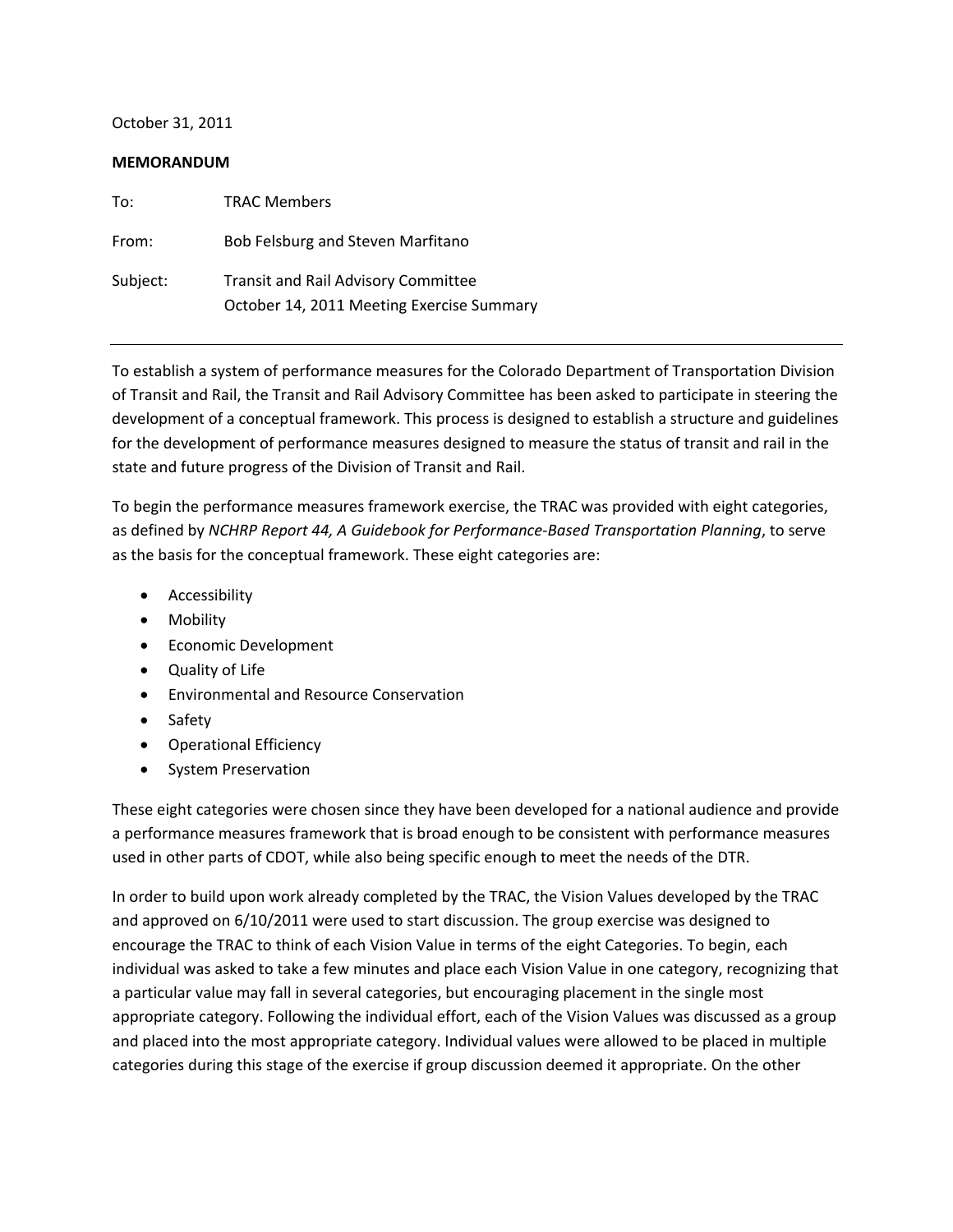hand, Vision Values which did not reflect any of the eight categories, and which the group determined were not values but more accurately described as strategies, were set aside.

After categorizing each of the vision values, members of the TRAC were given the opportunity to reflect on the results, including identifying categories which were missing or not needed, and also values which had not been previously identified but which should be defined and included in a specific category. The results of this process are described below, including changes to the phrasing of individual values or the splitting of values to more accurately reflect the appropriate categories. At the end, there are several general observations which will be explored as the values and performance measures are refined.

### Results:

# Accessibility

- To serve the entire state, recognizing mode may change (and transfer locations are important)
- Provide transit opportunities for all populations
- State‐wide and nation‐wide passenger and freight connections
- Community access (local) improvement (connection to regional systems from the start/end point, requires a strong local system to get travelers to the regional system)
- Include and expand freight rail

### **Mobility**

- Provide transit opportunities for all populations (ease of access)
- Seamless connectivity (ease of connections from passenger viewpoint)
- State‐wide and nation‐wide passenger and freight connections
- Reduce auto dependency
- Travel-time, cost, frequency, competitiveness, and reliability (especially competitiveness)
- Integrate regional connectivity in all transportation projects (accommodate other modes in projects)

### Economic Development

- Marketing consideration (educating the public about rail v. truck vs. transit vs. auto)
- Preserving potential intermodal hubs and right‐of‐way (focus on potential)
- Economic development and vitality (Transit Oriented Development, impact of short rail lines and passenger rail on economy)
- Include and expand freight rail

# Quality of Life

- Create passenger‐friendly environment
- Reduce auto dependency